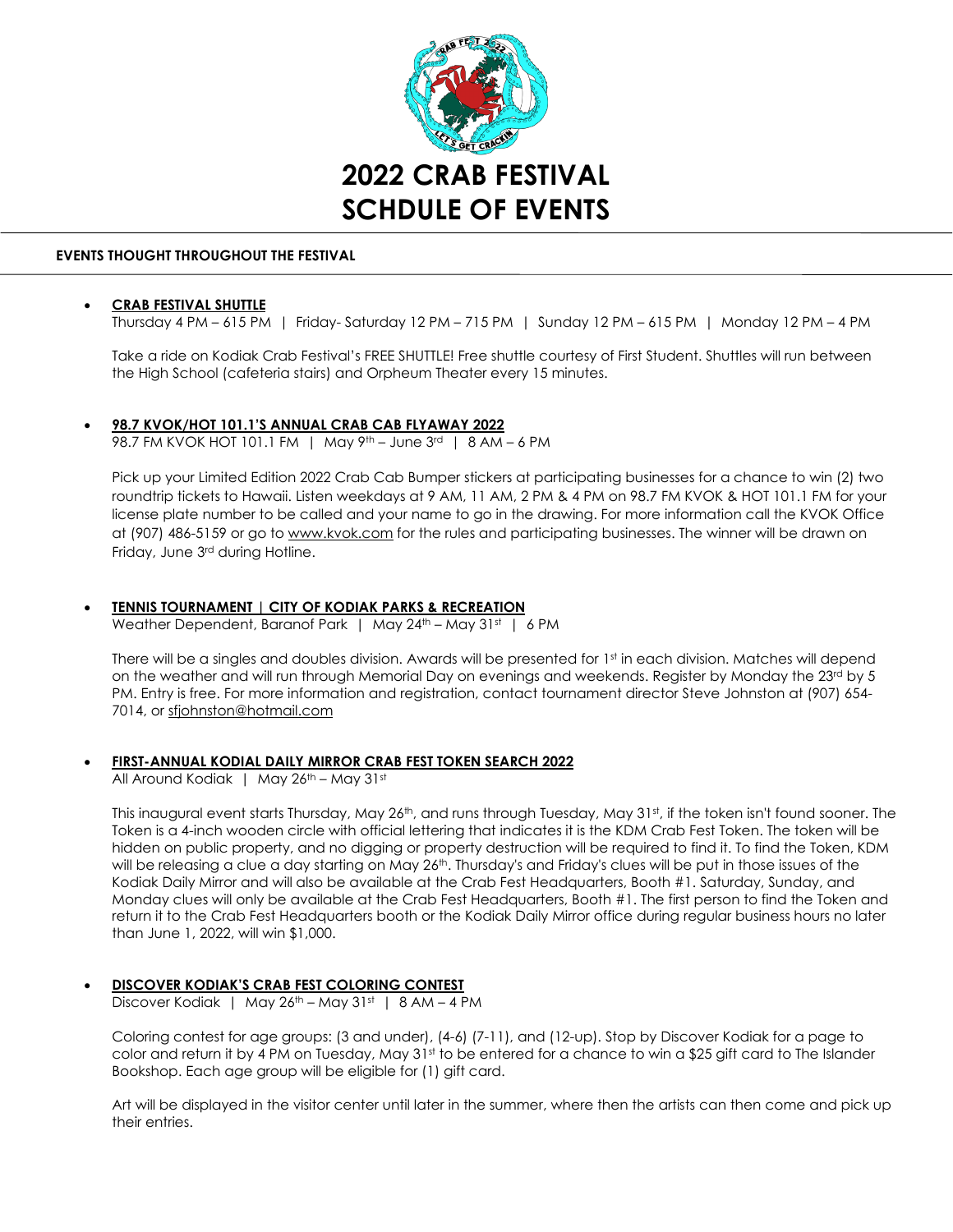

# • **ALUTIIQ MUSEUM | 12 PM**

The Alutiiq Museum | May  $26^{th}$  – May  $28^{th}$  | 12 PM – 4 PM

During Crab Festival visit the Alutiiq Museum Gallery and learn about the rich cultural history of Kodiak. Everyone is welcome and admission is free for all during Crab Fest. The Alutiiq Museum gallery and store are open from 12-4 PM, Tuesday – Saturday. Located at 215 Mission Road, just up the street from Crab Fest!

### • **ARMY NATIONAL GUARD | BLOOD DRIVE**

125 Powel Ave | May 26<sup>th</sup> – May 30<sup>th</sup> | 8 AM – 430 PM

You can make the difference. Schedule your appointment with Terra Cupp by calling or texting (907) 654-9419 . For those with recent piercings, there is no wait time and those with recent tattoos; if done in Kodiak, you need to wait one month. If done outside of Kodiak, must wait 1 year.

# • **BIG RAYS ANNUAL CRAB FESTIVAL TENT SALE**

212 Lower Mill Bay Road | May 27<sup>th</sup> – May 29<sup>th</sup> | Opens 9 AM daily

This huge parking lot tent sale is loaded with clearance merchandise and special buys purchased just for this spectacular, twice a year event! New items added daily, deep discounts on your favorite brands, and much more… don't miss it! For more information call (907) 486-4276.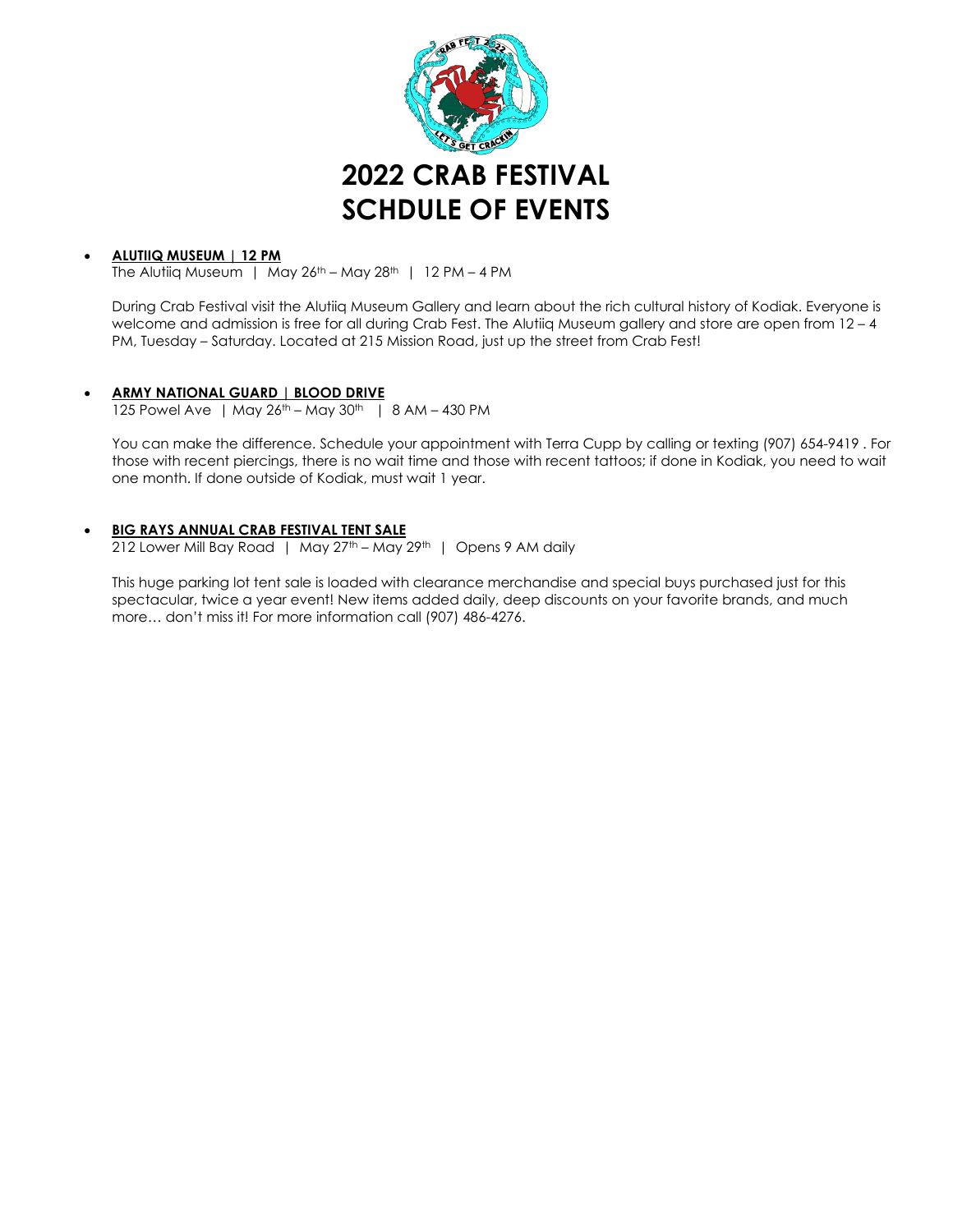

### **THURSDAY, MAY 26TH**

• **DOUBLE SHOVEL CIDER CO. KODIAK – GRAND OPENING RIBBON CUTTING CEREMONY | 1130 AM** Double Shovel Cider Co (101 Center Street) | 1130 AM – 12 PM

Welcome our newest business to Kodiak! Celebrate the grand opening of Double Shovel Cider Co, Kodiak! Enjoy delicious food and be entered to win Double Shovel Swag and 2022 Crab Fest gear! Kick-off Crab Fest with a celebration!

# • **CRAB CAB STICKER PARTY | 12 PM**

Crab Fest Headquarters | 12 PM – 2 PM

The Kodiak Crab cab will be on-site outside the Chamber of Commerce Crab Fest Booth! Stop by and pick up your free Crab Cab sticker for a chance to win (2) two round trip tickets to Hawaii.

### • **KODIAK ELK'S LODGE | 12 PM**

The Kodiak Elks Lodge, Upstairs Restaurant | 12 PM – 8 PM

The Lodge's upstairs restaurant and bar will be open to the public for the duration of the event. Because the bar is open as well, anyone under the age of 21 must be accompanied by a parent or legal guardian. Please note, this event is entirely run by volunteers and any tips received will be donated to local charities!

The Lodge will be serving specials for the duration of Crab Fest: Beer bratwurst with your choice of fixings for \$6.50 Prime Rib French Dip Sandwich for \$12.50 12oz Beer for \$4

### • **PARDONING OF THE CRAB | 515 PM**

Crab Fest Stage on the Mall | 515 PM

This year's pardoner will be Aimee Williams, Executive Director of Discover Kodiak who serves on the Kodiak Island Borough Assembly. The official "Pardoning of the Crab" will take place downtown on the Crab Fest Stage on the Mall. This ceremony will keep a King Crab safe from harm this Crab Festival! This King Crab will be spared so the festival is sure to run smooth.

### • **PREDICTED MILE RUN | CITY OF KODIAK PARKS & RECREATION | 6 PM**

Joe Floyd Track in Baranof Park | 530 PM Sign up | 6 PM Race begins

This is an event in which the participant estimates the time it will take them to run one mile. The winner is the person who comes closest to his or her prediction. Wearing watches/listening to music is not permitted. There is no charge for this event. Contact the Teen Center for more information at (907) 486-8665 o[r parkstaff@city.kodiak.ak.us](mailto:parkstaff@city.kodiak.ak.us)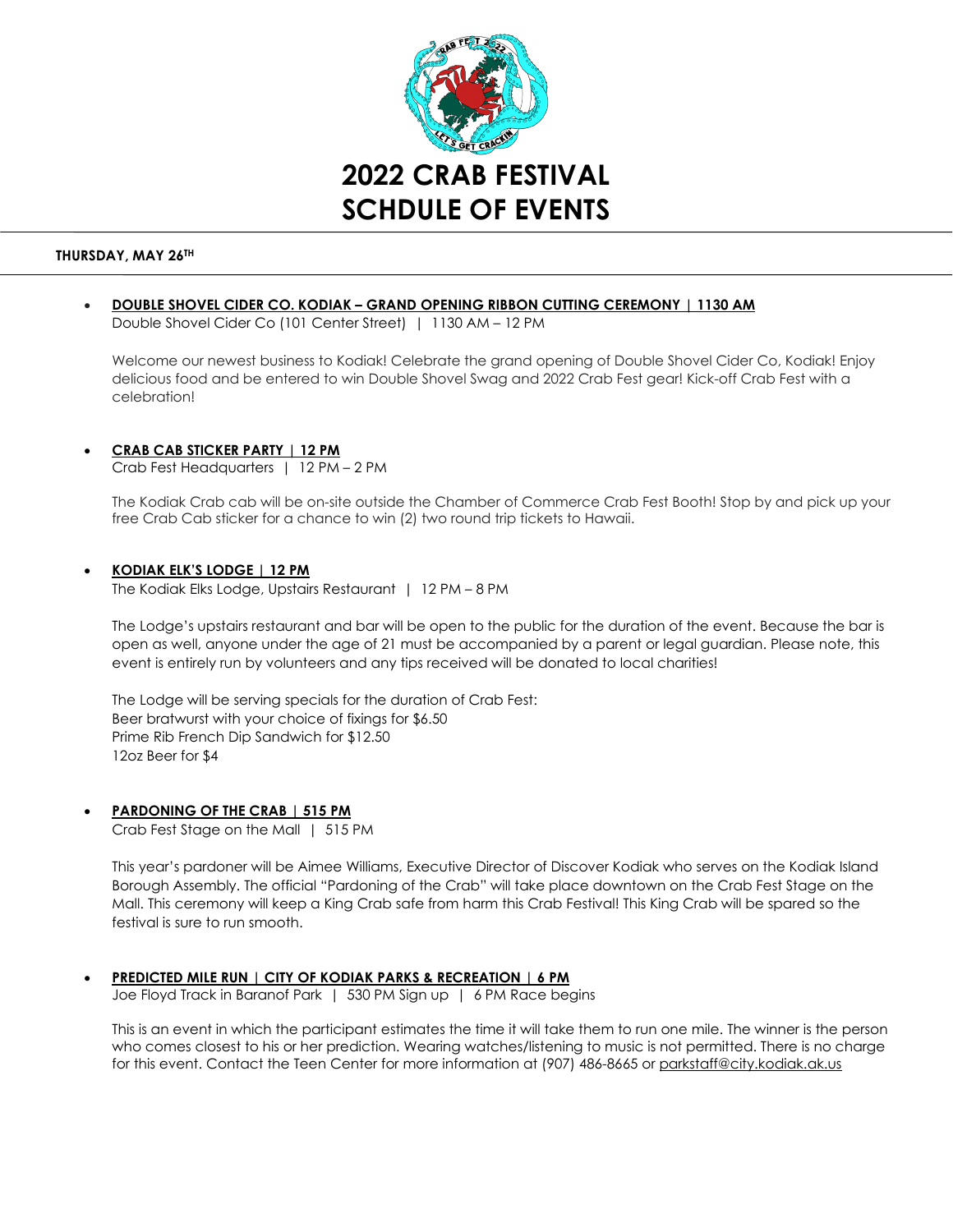

#### • **IN DA MIXX ON DA MALL COMMUNITY TALENT SHOW WITH DJ MARC "ISLAND STYLE ENTERTAINMENT" | 7 PM**  Crab Fest Stage on the Mall | 7 PM – 8 PM

Come out and jam with DJ Marc in the plaza downtown! Calling singers, dancers, and all talent to perform in the Community Talent Show, where anyone can sign up and perform! Prizes to be given away. Call (907) 539-1542 if you'd like to participate!

### • **PREDICTED MILE SWIM | CITY OF KODIAK PARKS & RECREATION | 715 PM**

Kodiak Community Swimming Pool | 7 PM Sign up on the pool deck | 715 PM Race begins

This is an event in which the participant estimates the time it will take them to swim one mile (35 laps, down and back). The winner is the person who comes closest to his or her prediction. Wearing watches/listening to music is not permitted. There is no charge for this event. Contact Heather Hubert for more information, (907) 481-2267 or [hhubert@city.kodiak.ak.us](mailto:hhubert@city.kodiak.ak.us)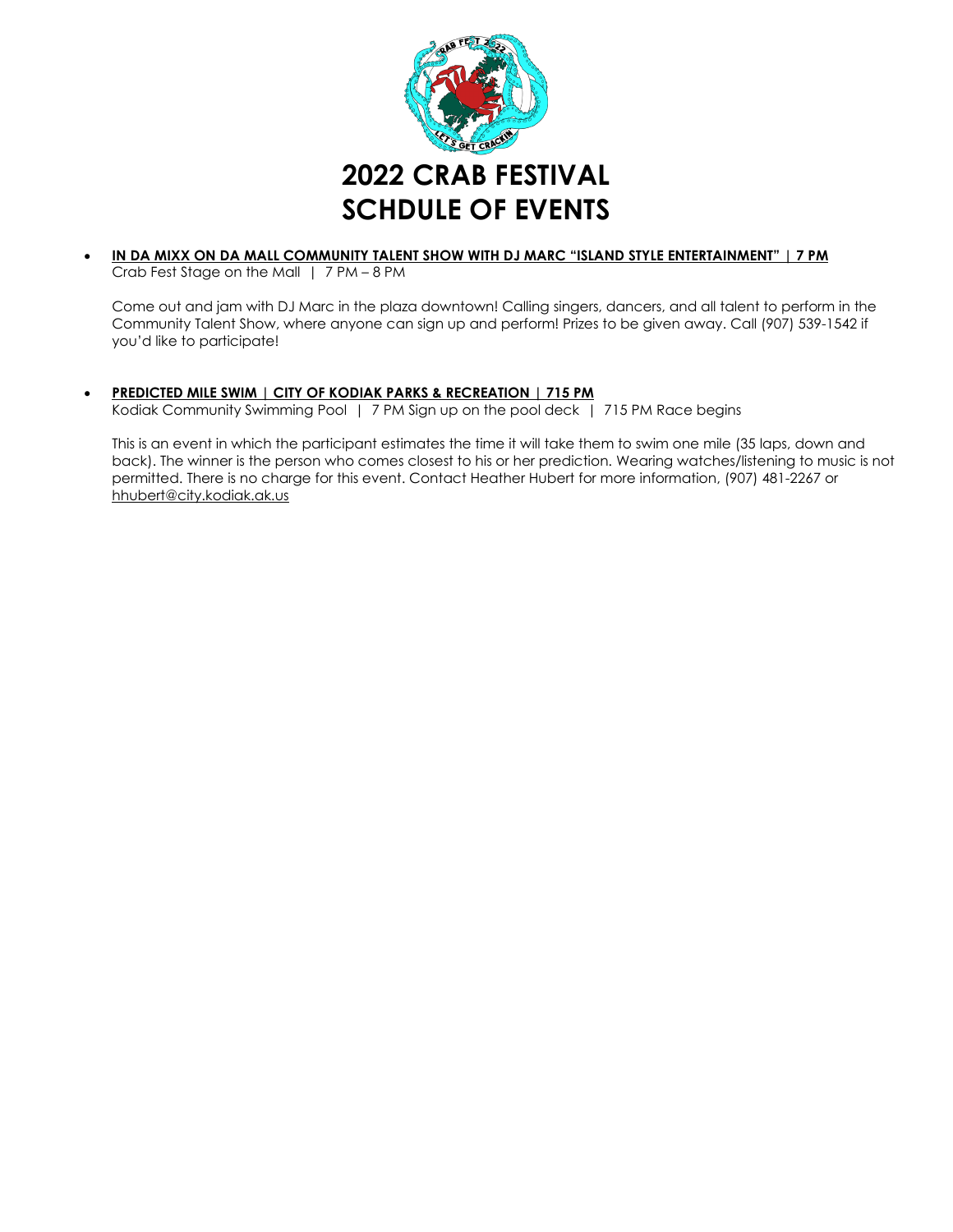

### **FRIDAY MAY 27TH**

# • **CRAB FEST ANNUAL BOOK SALE | 11 AM**

Kodiak Public Library Multi-Purpose Room | 11 AM – 4 PM

10 AM – 11 AM KPLA Members ONLY Early Bird Sale! Annual Book sale - selling books at \$5 per grocery bag. Bring your own grocery bag!

• **ALASKA AIRLINE LUGGAGE TAG GIVEAWAY | 10 AM** Next to Crab Fest Headquarters | 10 AM – 8 PM

Stop by the Alaska Airlines tent to learn more about the airline from the local station team. You won't want to miss out on the fun giveaways. Free while supplies last.

### • **CRAB FESTIVAL ART SHOW | 12 PM**

Fisherman's Hall | 12 PM – 7 PM

The Annual Crab Fest Art Show, sponsored by The Frame Shop & Kodiak Arts Council with the opening reception (May 27<sup>th</sup>). Explore and enjoy new original creative work by Kodiak artists in the 22<sup>nd</sup> Annual Crab Festival Art Show. Opening reception and artist meet and greet will be from 5 to 7 PM.

# • **KODIAK ELK'S LODGE | 12 PM**

The Kodiak Elks Lodge, Upstairs Restaurant | 12 PM – 8 PM

The Lodge's upstairs restaurant and bar will be open to the public for the duration of the event. Because the bar is open as well, anyone under the age of 21 must be accompanied by a parent or legal guardian. Please note, this event is entirely run by volunteers and any tips received will be donated to local charities!

The Lodge will be serving specials for the duration of Crab Fest: Beer bratwurst with your choice of fixings for \$6.50 Prime Rib French Dip Sandwich for \$12.50 12oz Beer for \$4

# • **CRAB FESTIVAL ART SHOW** – **OPENING RECEPTION | 5 PM**

Fisherman's Hall | 5 PM – 7 PM

The Annual Crab Fest Art Show opening reception and artist meet and greet will be from 5 to 7 PM sponsored by The Frame Shop & Kodiak Arts Council. Explore and enjoy new original creative works by Kodiak artists in the 22nd Annual Crab Festival Art Show. Some work in the show is available for purchase.

### • **CHESS TOURNAMENT | CITY OF KODIAK PARKS & RECREATION | 6 PM**

Teen Center | 6 PM

Sign-up from 5 – 6 PM at the Teen Center. There will be no charge for this event. The overall champion will receive an award. Contact the Teen Center for more information, (907) 486-8665 or parkstaff@city.kodiak.ak.us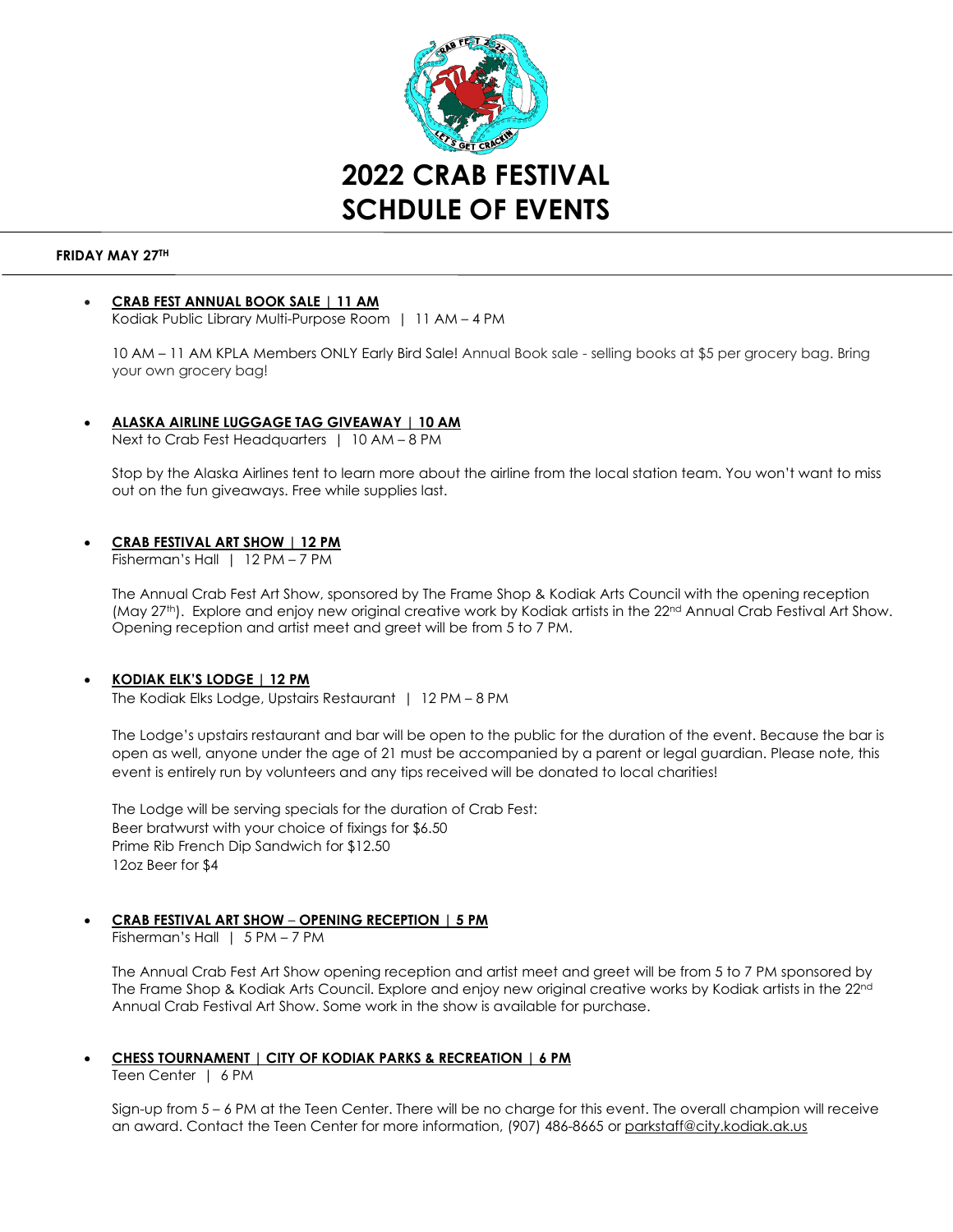

#### • **GALLEY TABLES "LET'S GET CRACKIN" | 7 PM** Crab Fest Stage on the Mall | 7 PM

This is a return of Galley Tables to in-person public story telling. We will host a fabulous event featuring five people sharing a personal story of theirs based on "Let's Get Crackin". Since the theme can be somewhat abstract, they are interpreted very differently, and so we are treated to a buffet of diverse, expressive, and engaging stories.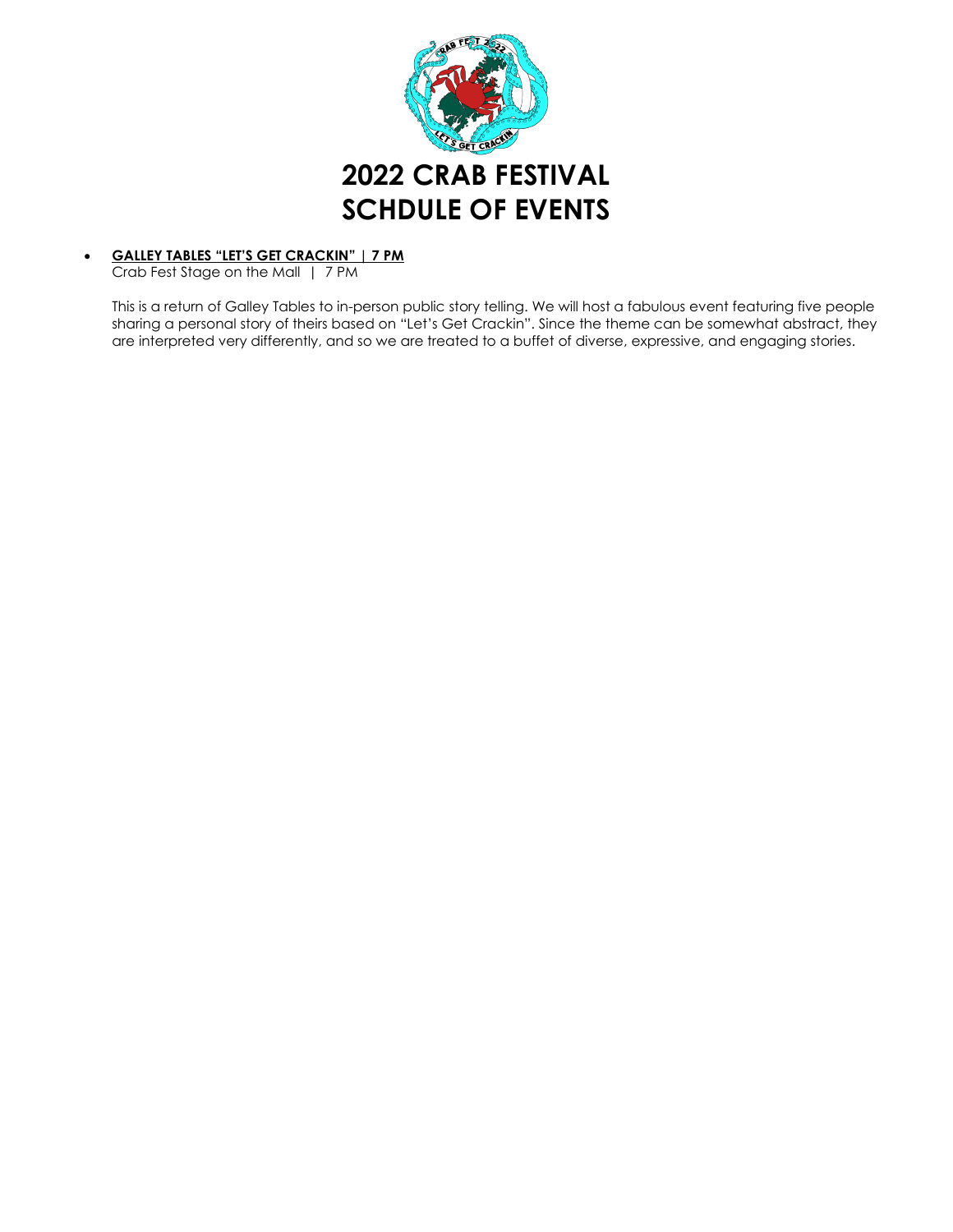

### **SATURDAY MAY 28TH**

### • **CRAB FESTIVAL GRAND PARADE | 10 AM**

Mill Bay Road between Powell and Bartel | 10 AM Participants line up at Main Elementary | 830 AM – 930 AM

Join us Saturday, May 28<sup>th</sup> from 10 - 1130 AM. The parade route will be on Mill Bay between Powell and Bartel Street. Parking is limited so be sure to come early. Contact the Chamber with any questions at (907) 486-5557.

### • **CRAB FESTIVAL SHRIMP PARADE | 10 AM**

Noodles Parking Lot | Line-up at 930 AM

Participants 10 and under are invited to march in the Shrimp Parade! Line-up at 930 AM, parade starts at 10 AM. All entrants must be under adult supervision before the parade and while walking the parade route. Certificates will be awarded for Hottest Wheels, Most Creative, Best "Let's Get Crackin", Most Spirited, Cutest Crab and Most Kodiak. For more information contact the Chamber at (907) 486-5557.

#### • **UNITED STATES COAST GUARD H65 STATIC DISPLAY | 10 AM** The Spit  $\vert$  10 AM – 3 PM

The H65 will be on static display on Oscars Dock from 10 AM – 3 PM

#### • **CRAB FEST ANNUAL BOOK SALE | 11 AM** Kodiak Public Library Multi-Purpose Room | 11 AM – 4 PM

Annual Book sale - selling books at \$5 per grocery bag. Bring your own grocery bag!

• **KODIAK ALUTIIQ DANCERS | 12 PM** 

Crab Fest Stage on the Mall | 12 PM

The Kodiak Alutiiq Dancers with perform a 30 minute setlist of traditional and contemporary Alutiiq songs to celebrate and educate on Alutiiq culture.

# • **CRAB FESTIVAL ART SHOW | 12 PM**

Fisherman's Hall | 12 PM – 5 PM

The Annual Crab Fest Art Show, sponsored by The Frame Shop & Kodiak Arts Council. Explore and enjoy new original creative work by Kodiak artists in the 22nd annual Crab Festival Art Show.

### • **KODIAK NATIONAL WILDLIFE REFUGE VISITOR CENTER REOPENING | 12 PM**

Wildlife Refuge Visitor Center (402 Center Street) | 12 PM – 5 PM

Everyone is invited to the Kodiak National Wildlife Refuge Visitor Center on May  $28<sup>th</sup>$  from  $12 - 5$  PM for the Junior Duck Stamp Art Contest exhibit which will feature the art of many Kodiak area youth. Kodiak National Wildlife Refuge staff are excited to welcome back the community and visitors as our doors reopen the Saturday during the Kodiak Crab Festival. Our hours of operation this spring will be Tuesday-Saturday 12 PM – 5 PM. Admission to the visitor center is free.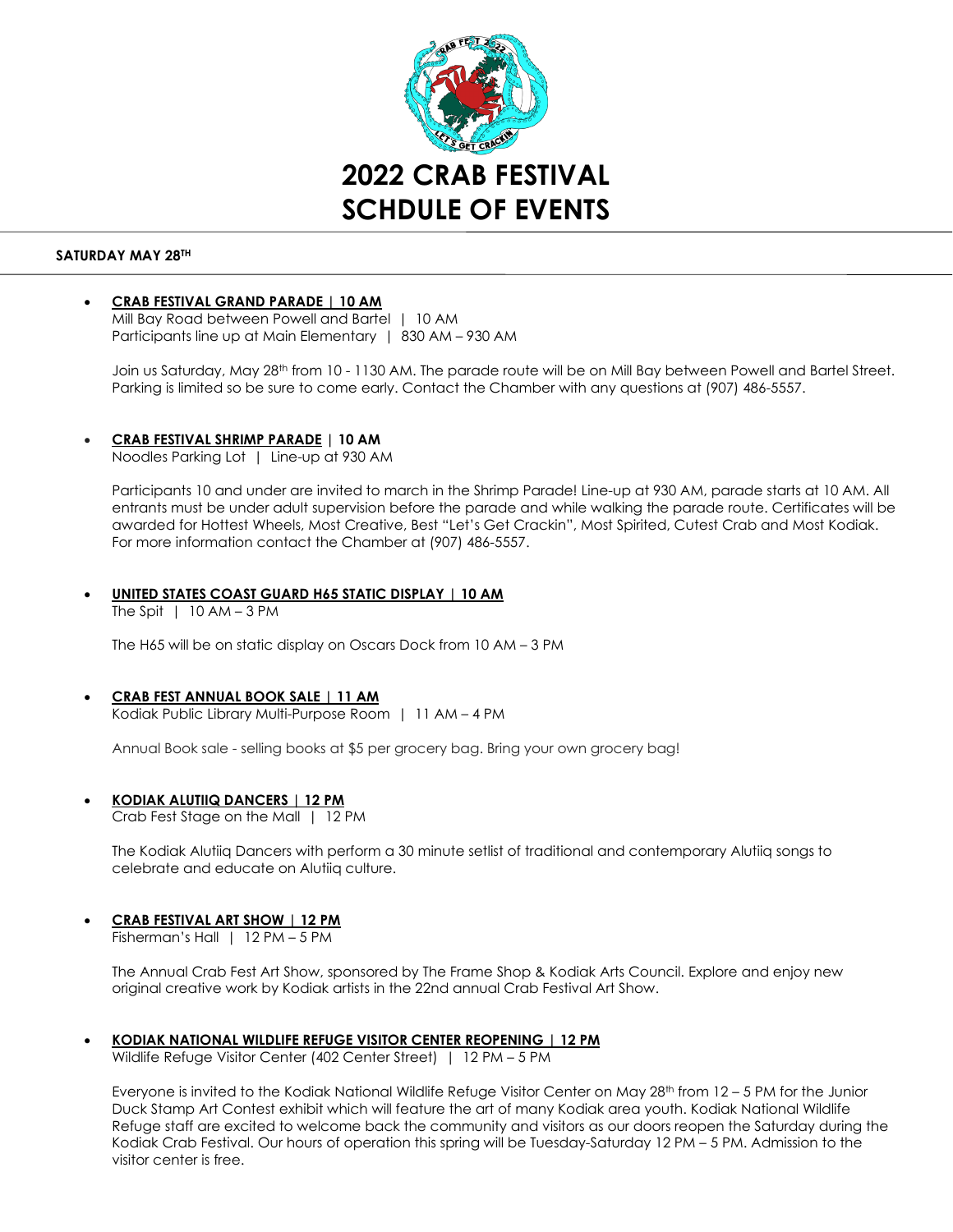

# • **UNITED STATES COAST GUARD SEARCH AND RESCUE DEMO | 1230 PM**

In the Harbor | 1230 PM – 1245 PM

H60 helicopter and C130 will conduct a Search and Rescue Demonstration in the Channel, with an MC talking through the demonstration at 1230pm. The H65 will be on static display on Oscars Dock from 9 AM – 3 PM.

# • **KODIAK ELK'S LODGE | 12 PM**

The Kodiak Elks Lodge, Upstairs Restaurant | 12 PM – 8 PM

The Lodge's upstairs restaurant and bar will be open to the public for the duration of the event. Because the bar is open as well, anyone under the age of 21 must be accompanied by a parent or legal guardian. Please note, this event is entirely run by volunteers and any tips received will be donated to local charities!

The Lodge will be serving specials for the duration of Crab Fest: Beer bratwurst with your choice of fixings for \$6.50 Prime Rib French Dip Sandwich for \$12.50 12oz Beer for \$4

# • **NORM HOLM MEMORIAL SURVIVAL SUIT RACE | 1 PM**

Harbor | 1 PM

Teams that want to participate must sign up at the boat ramp by Harbormaster's office before 1230 PM day of event. Serious fun in this popular event! Entry fee is \$40 per team. Those who get 1st place, 2<sup>nd</sup> place and 3<sup>rd</sup> place will receive plaque, and a sweatshirt. All participants receive a T-shirt. For more information call Emily at (907) 539-5699.

# • **KODIAK LION'S SAWDUST PILE | 2 PM**

On the Spit | 2 PM

50+ year tradition. \$1,000 in change mixed in with saw dust – 5 minutes each age group: (1-3 y/o), (3-5 y/o), (6-8 y/o), and (9 & 10 y/o). On Sunday, \$500 will be added to the pile!

# • **YOUTH FOOT RACES | CITY OF KODIAK PARKS & RECREATION | 2 PM**

Baranof Park | 2 PM

Youth from two to about ten years are divided into age groups. Ribbons are awarded to winners and participants. There is no charge for this event.

• **LIVE MUSIC FEATURING "ELLAMY TILLER & THE TWANG" | 2 PM**

Crab Fest Stage on the Mall | 2:00 PM

8 years ago, The Twang boys were backing up an aspiring musician from Nashville. During a break Ellamy Tiller introduced herself to us. Later she was brave enough to join us on stage and the rest is history. We put the twang twist on all kinds of music.

*Ellamy Tiller* - guitar, vocals. *Andy Edgerly* - dobro, banjo, vocals. *Steve Richter* - upright bass, vocals. *Jim Peterson* - mandolin, vocals.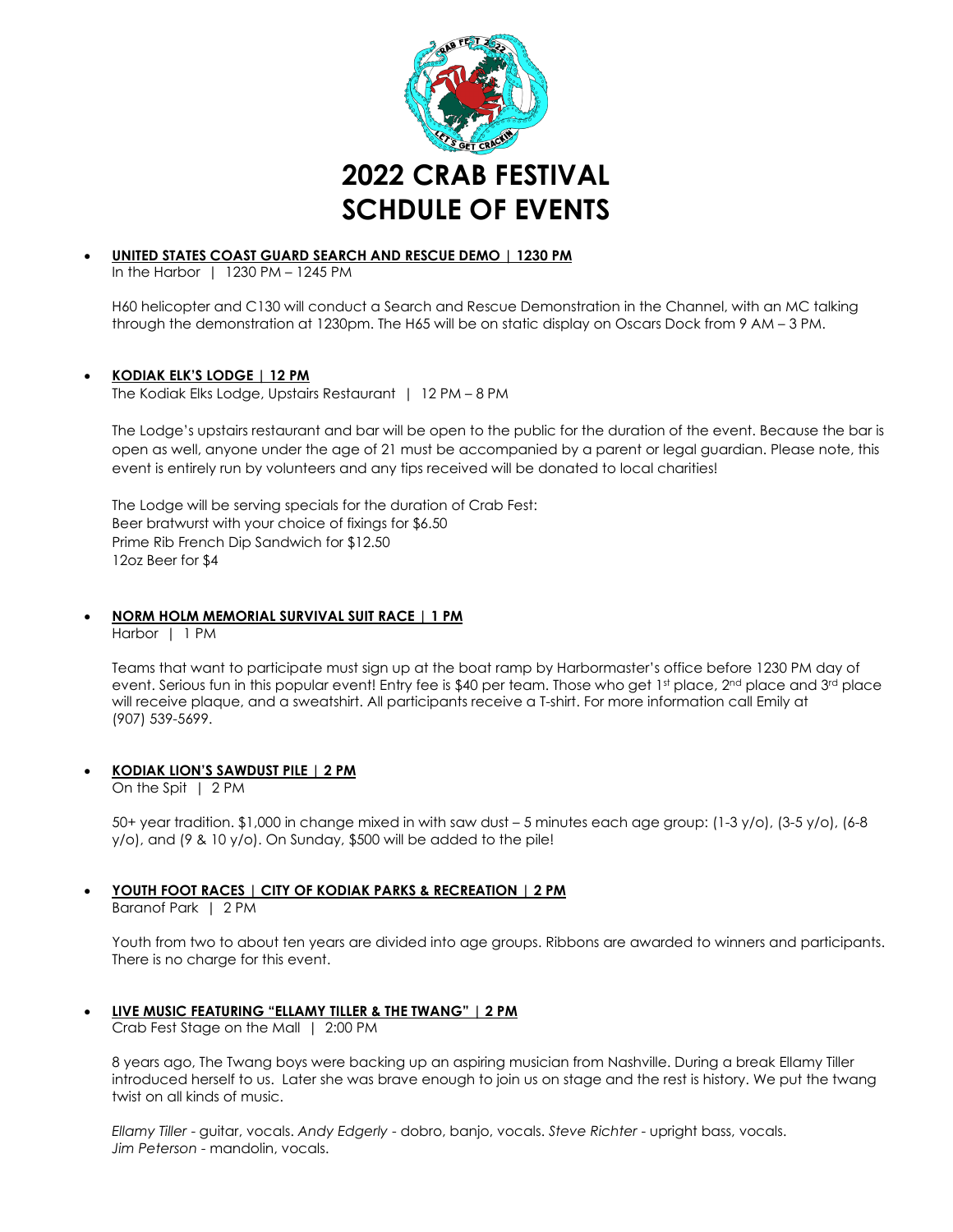

# • **FISH TOSS | ROTARY | 3 PM**

Boat ramp at the Spit | 3 PM

Teams of two, sign up in advance with the Kodiak Rotary or 15 minutes before event in person at the boat ramp. Prizes for 1st and 2<sup>nd</sup> place.

# • **LIVE MUSIC FEATURING "CROOKED ISLAND" | 4 PM**

Crab Fest Stage on the Mall | 4 PM

If the ladies are dancing, we're doing our job. Play R&B, funk, blues, jazz, and whatever motivates. Kid-friendly, grandparent-approved funkaliciousness!

*Logan Cole:* lead vocals, acoustic guitar, melodica. *Mike Haffeman:* drums, vocals, zither. *Walter Meuling:* lead guitar, sleeve tattoo. *Steve Richter:* keyboards, black t-shirt. *Jerred Williams:* Bass, vocals, vibraslap.

# • **PING PONG TOURNAMENT | CITY OF KODIAK PARKS & RECREATION | 6 PM**

Teen Center | 6 PM

Sign up at the Teen Center from 5 – 6 PM. There will be no charge for this event. There will be an Open and Novice division. Awards will be presented to the champions of each division. Contact the Teen Center for more information, (907) 486-8665 or [parkstaff@city.kodiak.ak.us](mailto:parkstaff@city.kodiak.ak.us)

# • **LION'S CHAMPIONSHIP ARM-WRESTLING | 7 PM**

Tony's on the Mall | 7 PM – 11 PM

Arm-wrestling in 3 divisions, (3 men, 2 women). Champions get a T-Shirt. Weighing begins at 7 PM, and tournament starts at 8PM. T-shirts will also be for sale. Lots of excitement!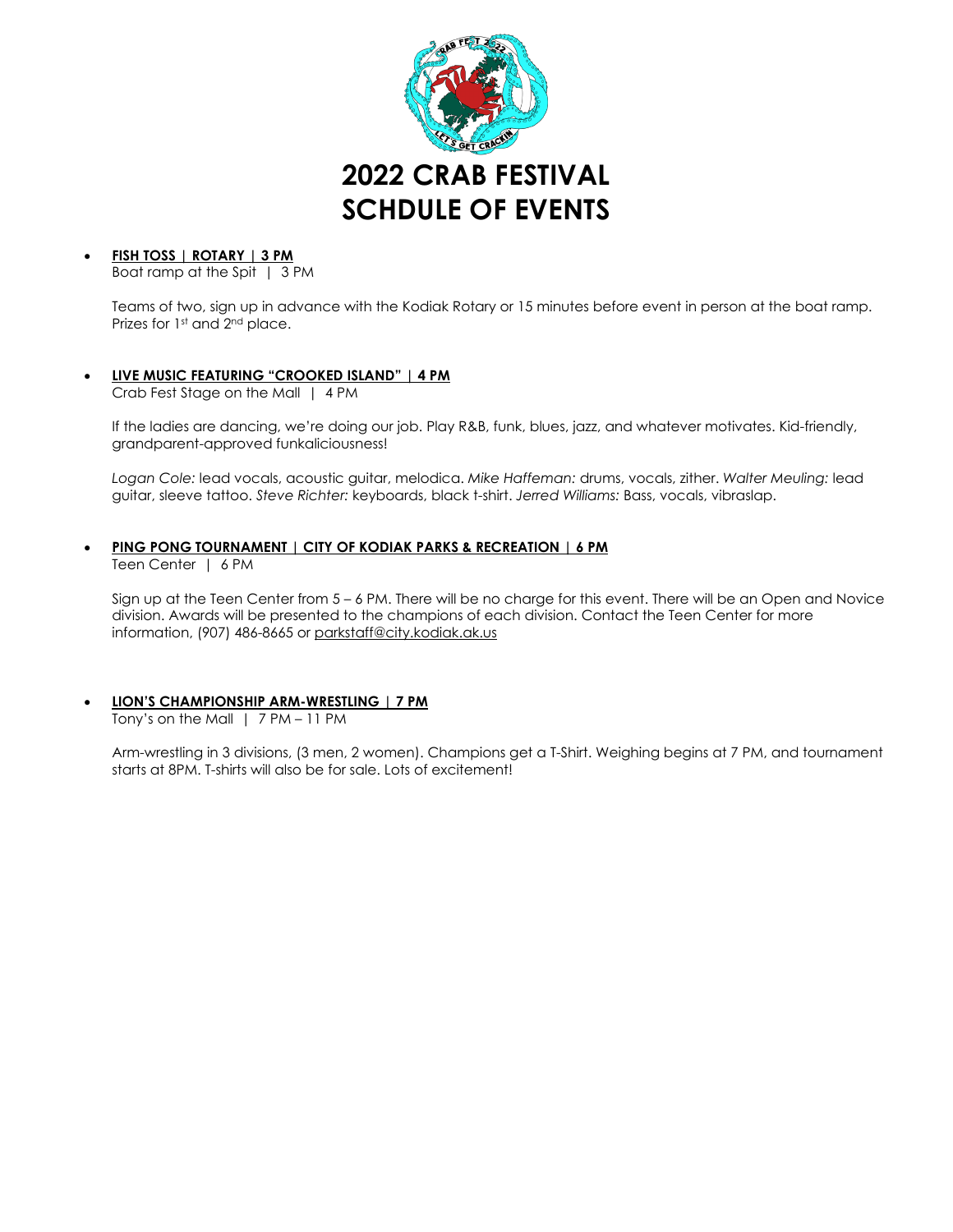

### **SUNDAY MAY 29TH**

# • **PASAGSHAK-TO-KODIAK BIKE RACE | CITY OF KODIAK PARKS & RECREATION | 9 AM**

Begins at Pasagshak River | 9 AM

This 41-mile event begins at the mouth of the Pasagshak River and ends in front of the Armory at 125 Powell Street. Register by 8 PM. on Saturday, May 28th. These records are for the races ending at the Harbor Masters Office. Entry fee is \$30. Awards will be given to men's and women's 1<sup>st</sup> place overall, medals to winners in four different men's and women's age groups. All participants will receive a t-shirt. Awards and t-shirts presented at the Teen Center at 4 PM. Contact the Teen Center for more information, (907) 486-8665 or [parkstaff@city.kodiak.ak.us](mailto:parkstaff@city.kodiak.ak.us) 

### • **IDIDAROCK | CITY OF KODIAK PARKS & RECREATION | 9 AM**

Pasagshak River | 9 AM

BIKE 41 miles from Pasagshak to town, **then** RUN the 9-mile Pillar Mountain Classic (late start is okay but there may be no one at the top with water), and then SWIM one mile between 1 and 330 PM at the Kodiak School and Community swimming pool (fins okay). Register by 6 PM on Saturday, May 28th Entry fee is \$30. For more information contact Heather Hubert at (907) 481-2267 o[r hhubert@city.kodiak.ak.us](mailto:hhubert@city.kodiak.ak.us)

# • **CRAB FESTIVAL GOLF TOURNAMENT | 9 AM**

Bear Valley Golf Course | 9 AM

9 AM shotgun start, \$30 per person, burger burn afterward and wear your favorite Crab Fest shirt. Call with questions, (907) 487 5323

# • **PILLAR MOUNTAIN CLASSIC RACE | CITY OF KODIAK PARKS & RECREATION | 12 PM**

Armory Building | Early start 11 AM | 12 PM

Awards for the Pillar Mountain Run are sponsored by Kodiak Electric Association. The traditional Pillar Mountain course starts at 125 Powell Street in front of the Armory building, goes on to Mill Bay Road, down Birch, up Pillar Mountain Road, follows the trail west along the top, goes down a rugged trail into Swampy Acres, and back on Mill Bay Road to the finish at the starting line. These records are for the races ending at the Harbor Masters Office. Awards will be given to men's and women's 1<sup>st</sup> place overall, awards for winners in four different men's and women's age groups. Awards and t-shirts presented at the Teen Center at 4 PM. Entry fee is \$30. Register at the Teen Center by 8 PM. on Saturday, May 28th. Check in on race day will be at the Kodiak Community swimming Pool from 1030 - 1130 AM. Contact the Teen Center for more information at (907) 486-8665 o[r parkstaff@city.kodiak.ak.us](mailto:parkstaff@city.kodiak.ak.us) 

# • **CRAB FESTIVAL ART SHOW | 12 PM**

Fisherman's Hall | 12 PM – 5 PM

The Annual Crab Fest Art Show, sponsored by The Frame Shop & Kodiak Arts Council. Explore and enjoy new original creative work by Kodiak artists in the 22nd annual Crab Festival Art Show.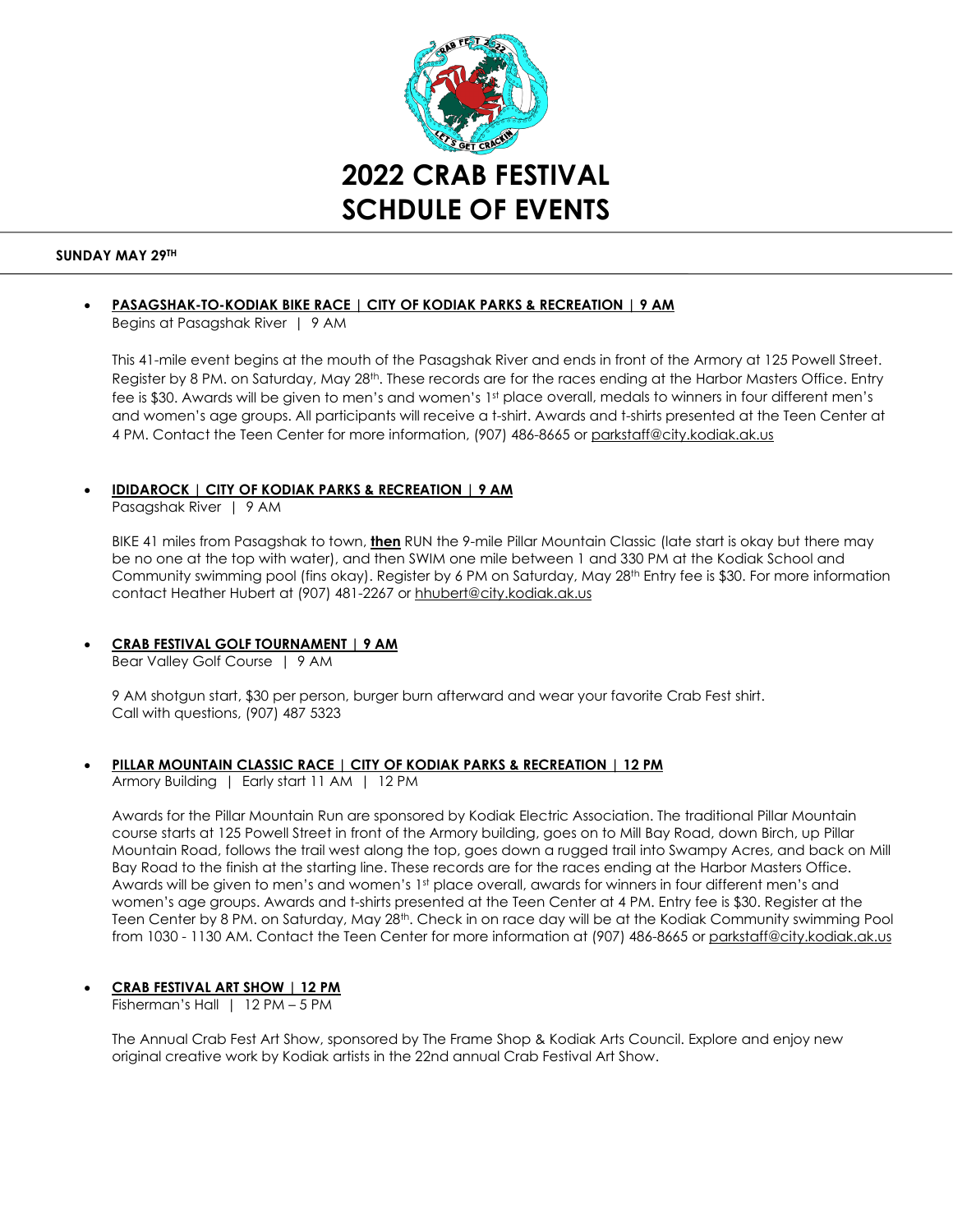

### • **CRAWL THE ROCK, BABY! | KODIAK KINDNESS | 12 PM**

Sargent Park, History Museum Lawn | 12 PM

Ready Set Go!! Enter a crawling baby or barely-walking toddler in this FUNdraiser for the Kodiak KINDNESS Project. Videos of the races will be posted within one week after the event. Pre-register online (look for links on KINDNESS) [website](https://kodiakkindness.org/) or [FB page\)](https://www.facebook.com/Kodiak-K-I-N-D-N-E-S-S-100568739269949/) by May 27<sup>th</sup> at 5 PM so we can prepare your child's personalized bib. Don't worry, you can also just show up on race day! Every baby will receive a personalized bib and "Kodiak Kid" T-shirt.

Two Divisions: Crawlers (usually > 6 mos) and Beginner Toddlers (usually <16 mos). Sign up online or show up on race day!

### • **KODIAK ELK'S LODGE | 12 PM**

The Kodiak Elks Lodge, Upstairs Restaurant | 12 PM – 8 PM

The Lodge's upstairs restaurant and bar will be open to the public for the duration of the event. Because the bar is open as well, anyone under the age of 21 must be accompanied by a parent or legal guardian. Please note, this event is entirely run by volunteers and any tips received will be donated to local charities!

The Lodge will be serving specials for the duration of Crab Fest: Beer bratwurst with your choice of fixings for \$6.50 Prime Rib French Dip Sandwich for \$12.50 12oz Beer for \$4

# • **LIVE MUSIC FEATURING "MATT MAHAN" | 1230 PM**

Crab Fest Stage on the Mall | 1230 PM – 230 PM

Matt Mahan, Banjoist – Traditional Scruggs Style Bluegrass Music from Appalachia.

• **KIWANIS CLUB NAIL BENDERS BOAT BUILDING | 1 PM**

Located on the Spit, near Oscar Dock | 1 PM – 3 PM

Open to kids of all ages are who would like to construct, and paint a boat. Pieces are precut. Kids nail them together and finish by adding personal touches with paint.

# • **KODIAK LION'S SAWDUST PILE | 2 PM**

On the Spit | 2 PM

50+ year tradition. \$1,000 in change mixed in with saw dust - 5 minutes each age group: (1-3 y/o), (3-5 y/o), (6-8 y/o), and (9 & 10 y/o). On Sunday, \$500 will be added to the pile!

• **FISHERMEN'S MEMORIAL SERVICE | 3 PM** 

Harbormaster's Building | 3 PM - 4 PM

This annual memorial service is to honor fishermen lost in Alaskan waters and lost to the Kodiak Community.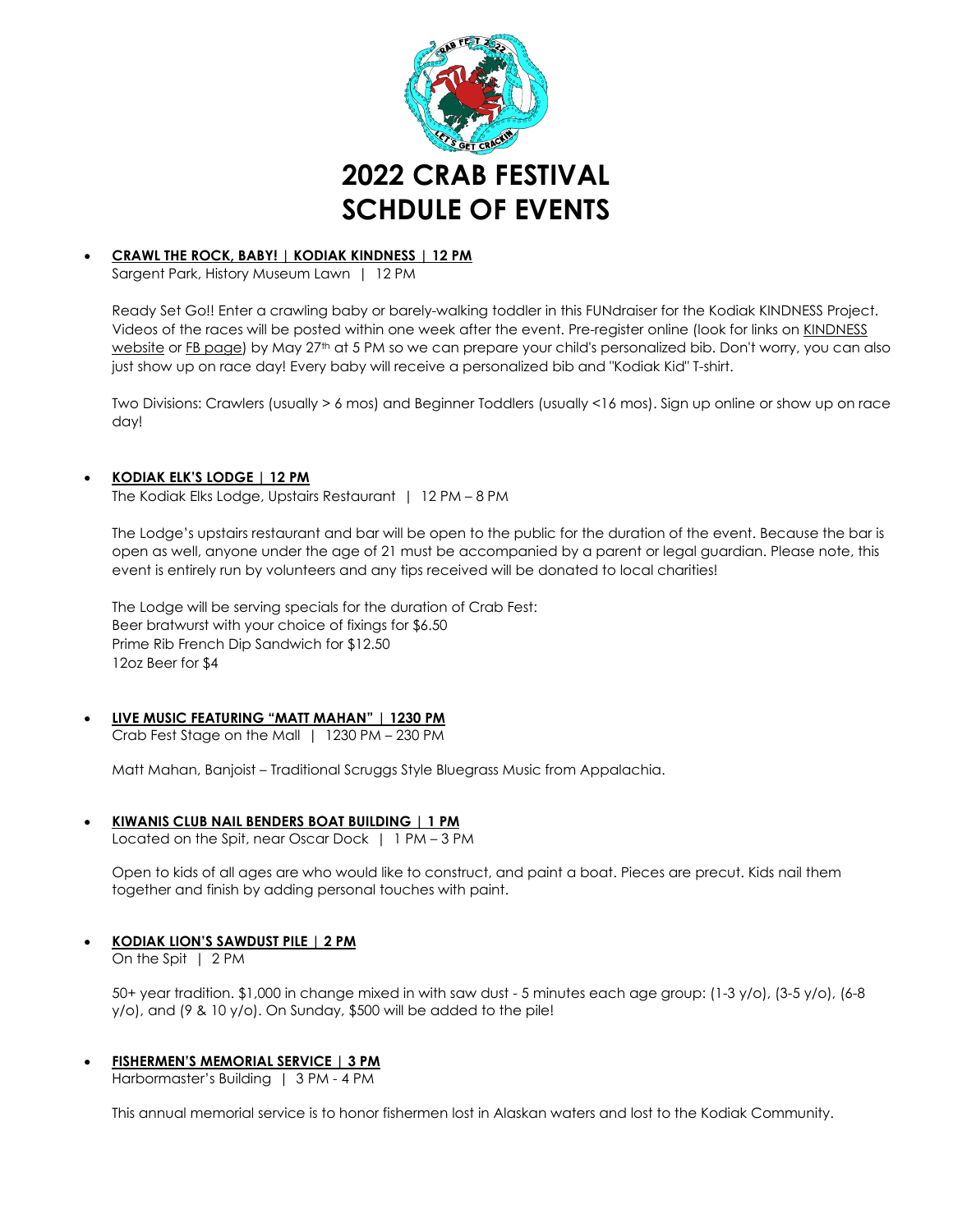

### **MONDAY MAY 30TH**

# • **4-H ANNUAL SOURDOUGH PANCAKE BREAKFAST | 9 AM**

Kodiak Elks Lodge Upstairs | 9AM – 12PM

Join Kodiak 4-H on Memorial Day as they serve you sourdough pancakes from a starter that dates back to well over 100 years ago. This will be their 34th year serving the community a pancake breakfast (to include ham and fruit) and their 4-H families couldn't be more excited to see you there. They hope to have face painting for kids there too!

# • **LIVE MUSIC FEATURING "HOME BRU" | 10 AM**

Crab Fest Stage on the Mall | 10 AM – 2 PM

"Home Bru", composed of Matt & Chelsea Brunoehler (hence the Bru), Evan Coombs, and Zac Bowers, is a recently 're-formed' band of Coast Guard affiliated folks. We all met in Elizabeth City, NC. We play an eclectic swath of music owing to our unusual instrumentation (banjo + drums) and love of everything from ZZ Top to traditional Irish folk tunes. The band's sound is heavily influenced by Matt and Chelsea's love for singing together (lots of harmony), and the Americana experience of moving every 3-5 years for 20 years to places with distinct cultures, scenes, tastes, and genres. Simply put, we like lots of music and can't wait to share that love with you. New to Alaska, we are very excited to be included in this year's Crab Festival and hope you will see much more of us around town in the near future.

# • **VETERANS MEMORIAL SERVICE | 11 AM**

Kodiak City Cemetery | 11 AM – 12 PM

Memorial Service honoring Veterans. For more information contact Veterans of Foreign War at (907) 486-3195

# • **KODIAK ELK'S LODGE | 12 PM**

The Kodiak Elks Lodge, Upstairs Restaurant | 12 PM - 8 PM

The Lodge's upstairs restaurant and bar will be open to the public for the duration of the event. Because the bar is open as well, anyone under the age of 21 must be accompanied by a parent or legal guardian. Please note, this event is entirely run by volunteers and any tips received will be donated to local charities!

The Lodge will be serving specials for the duration of Crab Fest: Beer bratwurst with your choice of fixings for \$6.50 Prime Rib French Dip Sandwich for \$12.50 12oz Beer for \$4

# • **BLESSING OF THE FLEET | 1 PM**

Ferry Dock | 1 PM – 2 PM

The traditional blessing of the fleet is open to all vessels. A blessing service is sung followed by an Orthodox priest sprinkling each passing vessel with Holy Water. For more information contact the Harbormaster office at (907) 486-8080.